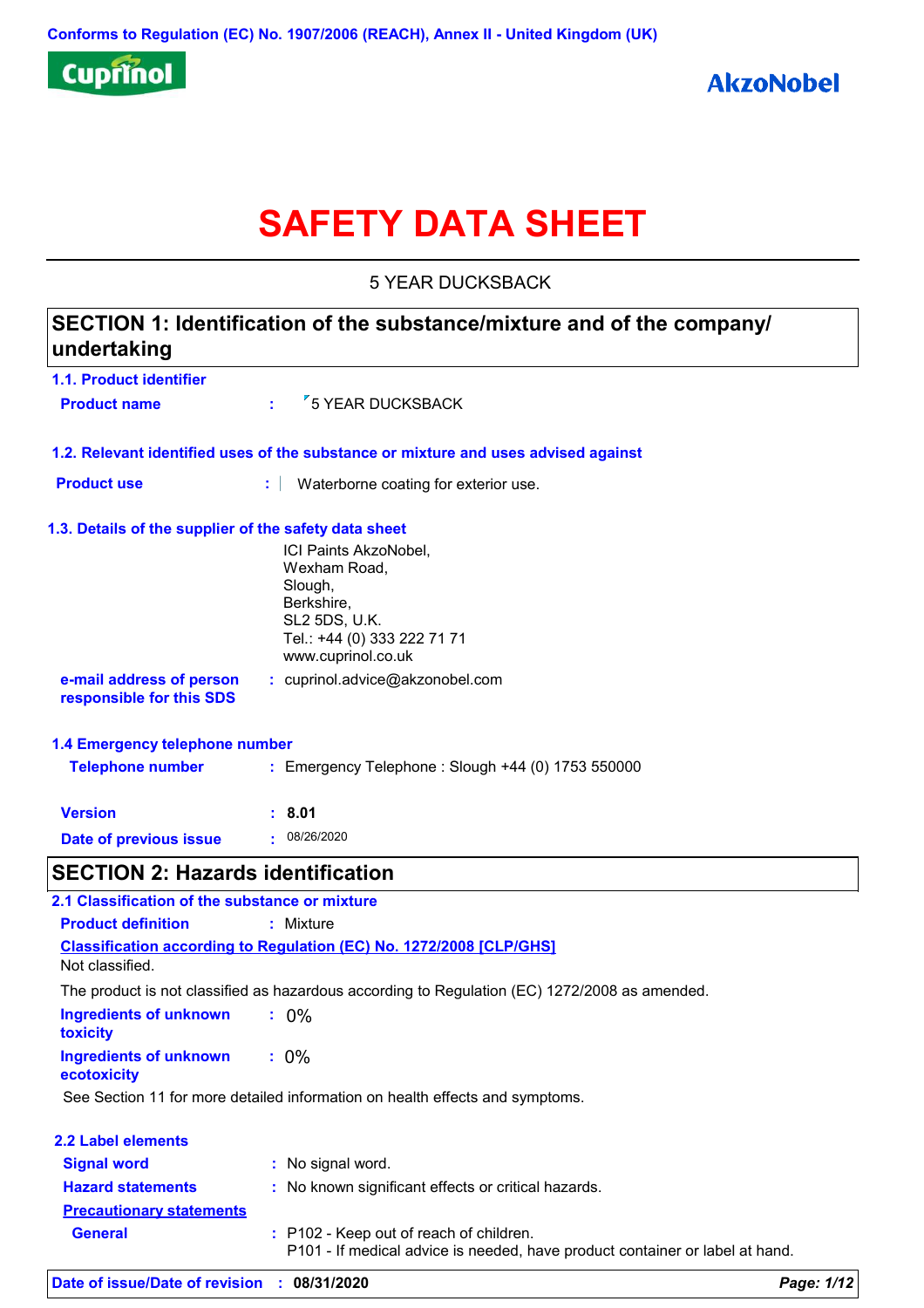## **SECTION 2: Hazards identification**

| <b>Prevention</b>                                                                                                                                               | : P262 - Do not get in eyes, on skin, or on clothing.                                                                        |
|-----------------------------------------------------------------------------------------------------------------------------------------------------------------|------------------------------------------------------------------------------------------------------------------------------|
| <b>Response</b>                                                                                                                                                 | : P312 - Call a POISON CENTER or doctor/physician if you feel unwell.                                                        |
| <b>Storage</b>                                                                                                                                                  | : Not applicable.                                                                                                            |
| <b>Disposal</b>                                                                                                                                                 | : P501 - Dispose of contents and container in accordance with all local, regional,<br>national or international regulations. |
| <b>Supplemental label</b><br><b>elements</b>                                                                                                                    | : Contains $C(M)$ IT/MIT(3:1). May produce an allergic reaction.                                                             |
| <b>Annex XVII - Restrictions</b><br>on the manufacture,<br>placing on the market and<br>use of certain dangerous<br>substances, mixtures and<br><b>articles</b> | : Not applicable.                                                                                                            |
| <b>Special packaging requirements</b>                                                                                                                           |                                                                                                                              |
| <b>Containers to be fitted</b><br>with child-resistant<br>fastenings                                                                                            | : Not applicable.                                                                                                            |
| <b>Tactile warning of danger : Not applicable.</b>                                                                                                              |                                                                                                                              |
| 2.3 Other hazards                                                                                                                                               |                                                                                                                              |

**Other hazards which do : not result in classification** : None known.

## **SECTION 3: Composition/information on ingredients**

| <b>Product/ingredient name</b> | <b>Identifiers</b>                                                                  | $\frac{9}{6}$ | <b>Regulation (EC) No.</b><br>1272/2008 [CLP]                                                                                                                                                                                                                                         | <b>Type</b> |
|--------------------------------|-------------------------------------------------------------------------------------|---------------|---------------------------------------------------------------------------------------------------------------------------------------------------------------------------------------------------------------------------------------------------------------------------------------|-------------|
| $C(M)$ IT/MIT $(3:1)$          | <b>IREACH #:</b><br>01-2120764691-48<br>ICAS: 55965-84-9<br>lIndex:<br>613-167-00-5 | <0.0015       | Acute Tox. 3, H301<br>Acute Tox. 2, H310<br>Acute Tox. 2, H330<br>Skin Corr. 1C, H314<br>Eye Dam. 1, H318<br>Skin Sens. 1A, H317<br>Aquatic Acute 1, H400 (M=100)<br>Aquatic Chronic 1, H410 (M=100)<br>See Section 16 for<br>the full text of the H<br>statements declared<br>above. | $[1]$       |

There are no additional ingredients present which, within the current knowledge of the supplier and in the concentrations applicable, are classified as hazardous to health or the environment, are PBTs, vPvBs or Substances of equivalent concern, or have been assigned a workplace exposure limit and hence require reporting in this section.

Type

- [1] Substance classified with a health or environmental hazard
- [2] Substance with a workplace exposure limit
- [3] Substance meets the criteria for PBT according to Regulation (EC) No. 1907/2006, Annex XIII
- [4] Substance meets the criteria for vPvB according to Regulation (EC) No. 1907/2006, Annex XIII
- [5] Substance of equivalent concern
- [6] Additional disclosure due to company policy

Occupational exposure limits, if available, are listed in Section 8.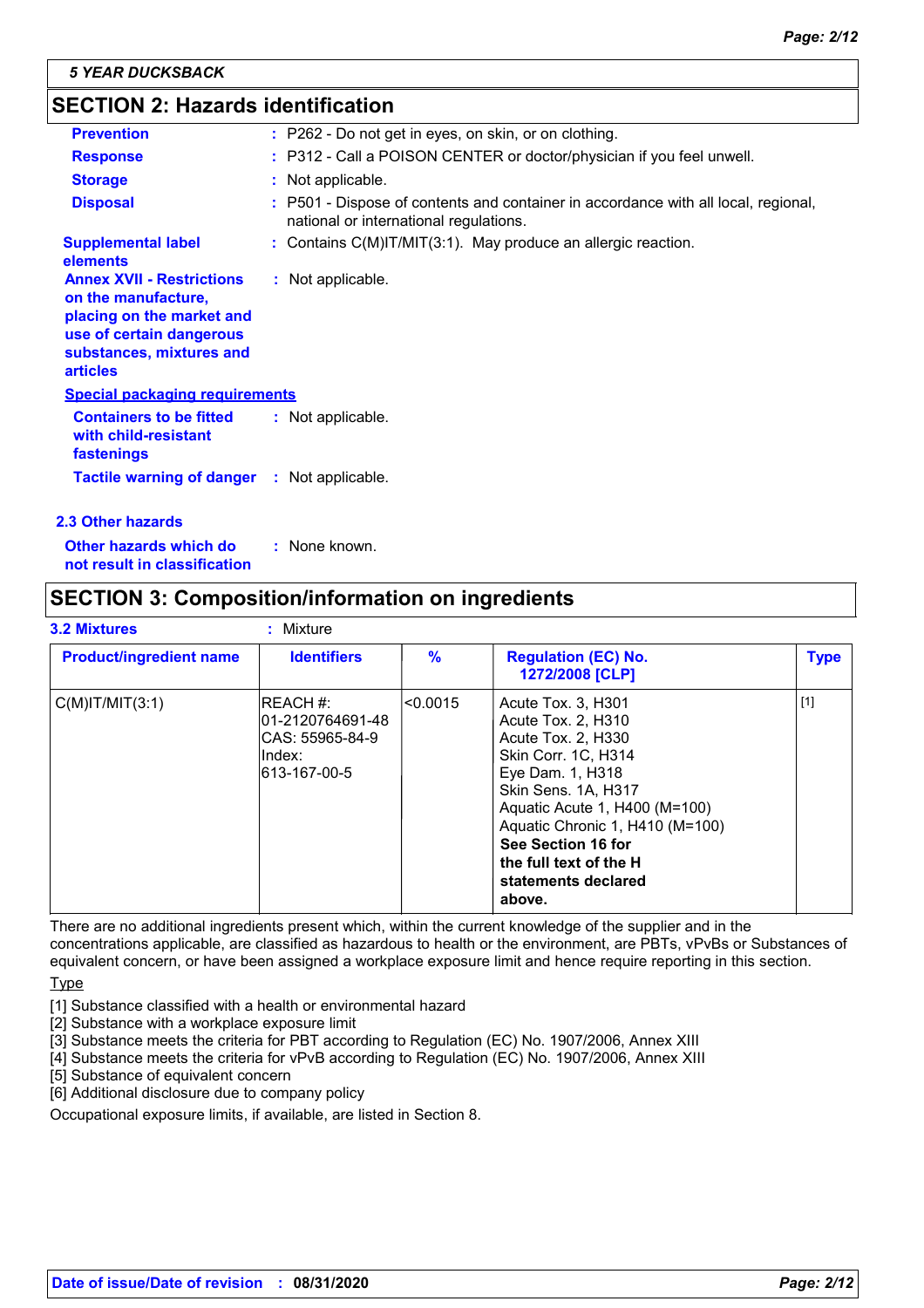## **SECTION 4: First aid measures**

| <b>4.1 Description of first aid measures</b> |                                                                                                                                                                                                             |
|----------------------------------------------|-------------------------------------------------------------------------------------------------------------------------------------------------------------------------------------------------------------|
| <b>General</b>                               | : In all cases of doubt, or when symptoms persist, seek medical attention. Never give<br>anything by mouth to an unconscious person. If unconscious, place in recovery<br>position and seek medical advice. |
| <b>Eye contact</b>                           | : Remove contact lenses, irrigate copiously with clean, fresh water, holding the<br>eyelids apart for at least 10 minutes and seek immediate medical advice.                                                |
| <b>Inhalation</b>                            | : Remove to fresh air. Keep person warm and at rest. If not breathing, if breathing is<br>irregular or if respiratory arrest occurs, provide artificial respiration or oxygen by<br>trained personnel.      |
| <b>Skin contact</b>                          | : Remove contaminated clothing and shoes. Wash skin thoroughly with soap and<br>water or use recognised skin cleanser. Do NOT use solvents or thinners.                                                     |
| <b>Ingestion</b>                             | : If swallowed, seek medical advice immediately and show the container or label.<br>Keep person warm and at rest. Do NOT induce vomiting.                                                                   |
| <b>Protection of first-aiders</b>            | : No action shall be taken involving any personal risk or without suitable training.                                                                                                                        |

#### **4.2 Most important symptoms and effects, both acute and delayed**

There are no data available on the mixture itself. The product is not classified as hazardous according to Regulation (EC) 1272/2008 as amended.

Repeated or prolonged contact with the mixture may cause removal of natural fat from the skin, resulting in nonallergic contact dermatitis and absorption through the skin.

If splashed in the eyes, the liquid may cause irritation and reversible damage.

This takes into account, where known, delayed and immediate effects and also chronic effects of components from short-term and long-term exposure by oral, inhalation and dermal routes of exposure and eye contact.

Contains C(M)IT/MIT(3:1). May produce an allergic reaction.

#### **4.3 Indication of any immediate medical attention and special treatment needed**

| <b>Notes to physician</b>  | Treat symptomatically. Contact poison treatment specialist immediately if large |
|----------------------------|---------------------------------------------------------------------------------|
|                            | quantities have been ingested or inhaled.                                       |
| <b>Specific treatments</b> | No specific treatment.                                                          |

See toxicological information (Section 11)

## **SECTION 5: Firefighting measures**

| 5.1 Extinguishing media                                  |                                                                                                                              |
|----------------------------------------------------------|------------------------------------------------------------------------------------------------------------------------------|
| <b>Suitable extinguishing</b><br>media                   | : Recommended: alcohol-resistant foam, $CO2$ , powders, water spray.                                                         |
| <b>Unsuitable extinguishing</b><br>media                 | : Do not use water jet.                                                                                                      |
|                                                          | 5.2 Special hazards arising from the substance or mixture                                                                    |
| <b>Hazards from the</b><br>substance or mixture          | : Fire will produce dense black smoke. Exposure to decomposition products may<br>cause a health hazard.                      |
| <b>Hazardous combustion</b><br>products                  | : Decomposition products may include the following materials: carbon monoxide,<br>carbon dioxide, smoke, oxides of nitrogen. |
| <b>5.3 Advice for firefighters</b>                       |                                                                                                                              |
| <b>Special protective actions</b><br>for fire-fighters   | : Cool closed containers exposed to fire with water. Do not release runoff from fire to<br>drains or watercourses.           |
| <b>Special protective</b><br>equipment for fire-fighters | : Appropriate breathing apparatus may be required.                                                                           |
|                                                          |                                                                                                                              |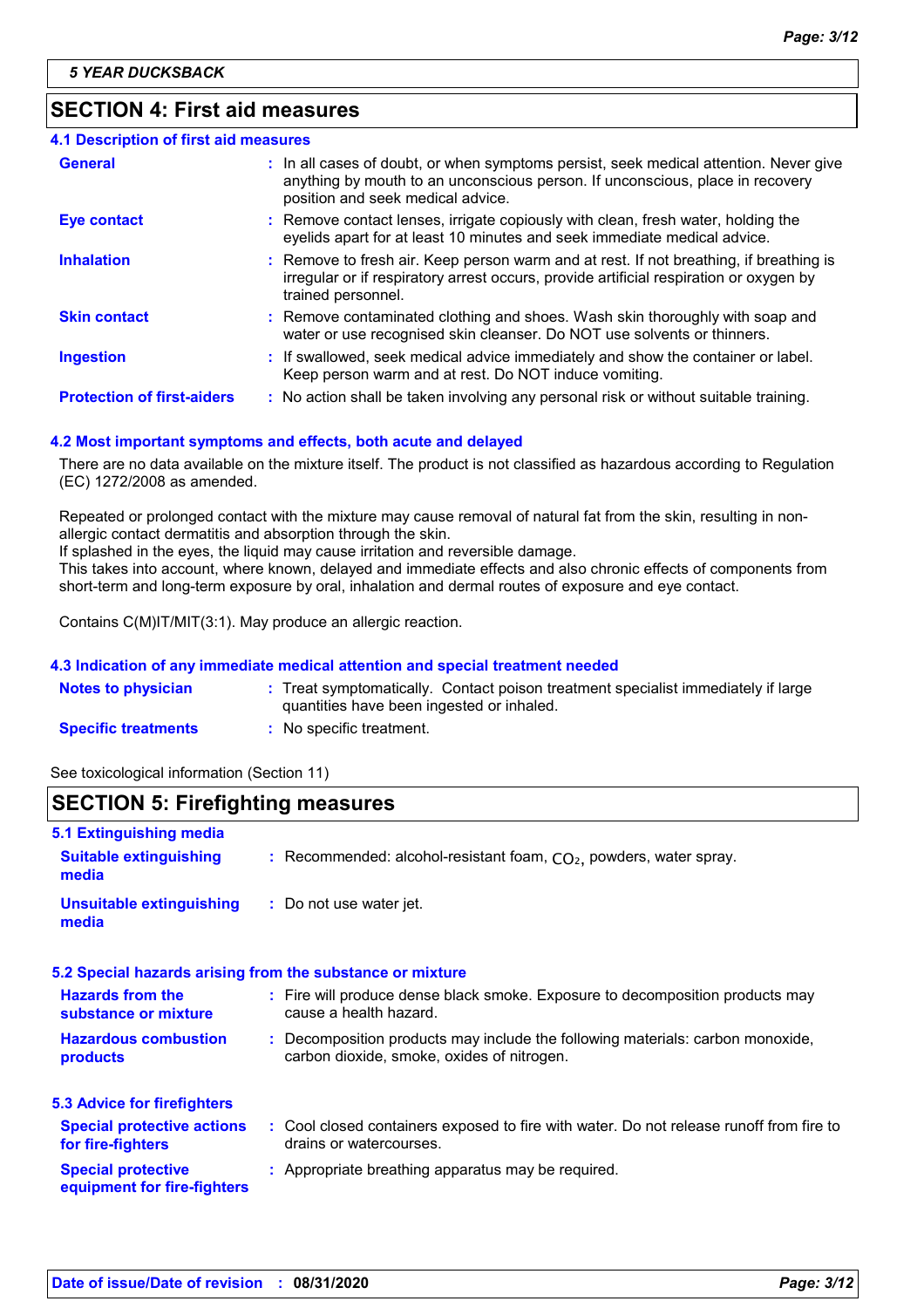## **SECTION 6: Accidental release measures**

| 6.1 Personal precautions, protective equipment and emergency procedures |  |                                                                                                                                                                                                                                                                                    |  |
|-------------------------------------------------------------------------|--|------------------------------------------------------------------------------------------------------------------------------------------------------------------------------------------------------------------------------------------------------------------------------------|--|
| For non-emergency<br>personnel                                          |  | : Avoid breathing vapour or mist. Refer to protective measures listed in sections 7<br>and $8.$                                                                                                                                                                                    |  |
| For emergency responders                                                |  | : If specialised clothing is required to deal with the spillage, take note of any<br>information in Section 8 on suitable and unsuitable materials. See also the<br>information in "For non-emergency personnel".                                                                  |  |
| <b>6.2 Environmental</b><br>precautions                                 |  | : Do not allow to enter drains or watercourses. If the product contaminates lakes,<br>rivers, or sewers, inform the appropriate authorities in accordance with local<br>regulations.                                                                                               |  |
| 6.3 Methods and material<br>for containment and<br>cleaning up          |  | : Contain and collect spillage with non-combustible, absorbent material e.g. sand,<br>earth, vermiculite or diatomaceous earth and place in container for disposal<br>according to local regulations (see Section 13). Preferably clean with a detergent.<br>Avoid using solvents. |  |
| 6.4 Reference to other<br><b>sections</b>                               |  | : See Section 1 for emergency contact information.<br>See Section 8 for information on appropriate personal protective equipment.<br>See Section 13 for additional waste treatment information.                                                                                    |  |

## **SECTION 7: Handling and storage**

The information in this section contains generic advice and guidance. The list of Identified Uses in Section 1 should be consulted for any available use-specific information provided in the Exposure Scenario(s).

Avoid contact with skin and eyes. Avoid inhalation of vapour, spray or mist. **:** Eating, drinking and smoking should be prohibited in areas where this material is handled, stored and processed. Put on appropriate personal protective equipment (see Section 8). Never use pressure to empty. Container is not a pressure vessel. Always keep in containers made from the same material as the original one. Comply with the health and safety at work laws. Do not allow to enter drains or watercourses. **7.1 Precautions for safe handling**

#### **7.2 Conditions for safe storage, including any incompatibilities**

Store in accordance with local regulations.

#### **Notes on joint storage**

Keep away from: oxidising agents, strong alkalis, strong acids.

**Additional information on storage conditions**

Observe label precautions. Store in a dry, cool and well-ventilated area. Keep away from heat and direct sunlight. Keep container tightly closed.

No smoking. Prevent unauthorised access. Containers that have been opened must be carefully resealed and kept upright to prevent leakage.

#### **7.3 Specific end use(s)**

- **Recommendations :**
- : Not available.

**Industrial sector specific : solutions**

- : Not available.
- 

## **SECTION 8: Exposure controls/personal protection**

The information in this section contains generic advice and guidance. Information is provided based on typical anticipated uses of the product. Additional measures might be required for bulk handling or other uses that could significantly increase worker exposure or environmental releases.

#### **8.1 Control parameters**

## **Occupational exposure limits**

No exposure limit value known.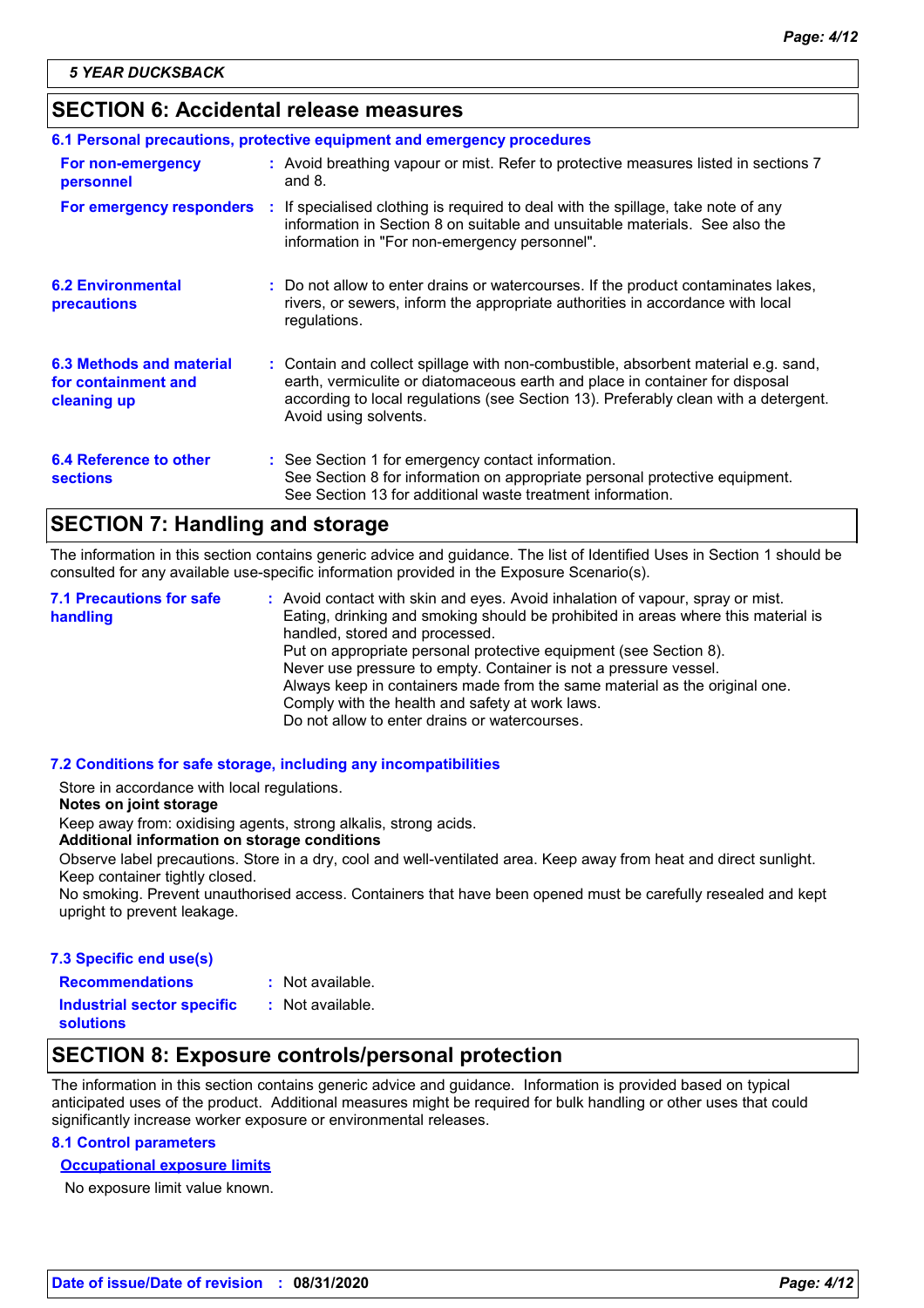## **SECTION 8: Exposure controls/personal protection**

| <b>Recommended monitoring</b><br>procedures       | If this product contains ingredients with exposure limits, personal, workplace<br>atmosphere or biological monitoring may be required to determine the effectiveness<br>of the ventilation or other control measures and/or the necessity to use respiratory<br>protective equipment. Reference should be made to monitoring standards, such as<br>the following: European Standard EN 689 (Workplace atmospheres - Guidance for<br>the assessment of exposure by inhalation to chemical agents for comparison with<br>limit values and measurement strategy) European Standard EN 14042 (Workplace<br>atmospheres - Guide for the application and use of procedures for the assessment<br>of exposure to chemical and biological agents) European Standard EN 482<br>(Workplace atmospheres - General requirements for the performance of procedures<br>for the measurement of chemical agents) Reference to national guidance<br>documents for methods for the determination of hazardous substances will also be<br>required. |
|---------------------------------------------------|----------------------------------------------------------------------------------------------------------------------------------------------------------------------------------------------------------------------------------------------------------------------------------------------------------------------------------------------------------------------------------------------------------------------------------------------------------------------------------------------------------------------------------------------------------------------------------------------------------------------------------------------------------------------------------------------------------------------------------------------------------------------------------------------------------------------------------------------------------------------------------------------------------------------------------------------------------------------------------------------------------------------------------|
| <b>DNELS/DMELS</b>                                |                                                                                                                                                                                                                                                                                                                                                                                                                                                                                                                                                                                                                                                                                                                                                                                                                                                                                                                                                                                                                                  |
| No DNELs/DMELs available.                         |                                                                                                                                                                                                                                                                                                                                                                                                                                                                                                                                                                                                                                                                                                                                                                                                                                                                                                                                                                                                                                  |
| <b>PNECs</b>                                      |                                                                                                                                                                                                                                                                                                                                                                                                                                                                                                                                                                                                                                                                                                                                                                                                                                                                                                                                                                                                                                  |
| No PNECs available                                |                                                                                                                                                                                                                                                                                                                                                                                                                                                                                                                                                                                                                                                                                                                                                                                                                                                                                                                                                                                                                                  |
| <b>8.2 Exposure controls</b>                      |                                                                                                                                                                                                                                                                                                                                                                                                                                                                                                                                                                                                                                                                                                                                                                                                                                                                                                                                                                                                                                  |
| <b>Appropriate engineering</b><br><b>controls</b> | : Provide adequate ventilation. Where reasonably practicable, this should be<br>achieved by the use of local exhaust ventilation and good general extraction. If<br>these are not sufficient to maintain concentrations of particulates and solvent<br>vapours below the OEL, suitable respiratory protection must be worn.                                                                                                                                                                                                                                                                                                                                                                                                                                                                                                                                                                                                                                                                                                      |
| <b>Individual protection measures</b>             |                                                                                                                                                                                                                                                                                                                                                                                                                                                                                                                                                                                                                                                                                                                                                                                                                                                                                                                                                                                                                                  |
| <b>Hygiene measures</b>                           | : Wash hands, forearms and face thoroughly after handling chemical products, before<br>eating, smoking and using the lavatory and at the end of the working period.<br>Appropriate techniques should be used to remove potentially contaminated clothing.<br>Wash contaminated clothing before reusing. Ensure that eyewash stations and<br>safety showers are close to the workstation location.                                                                                                                                                                                                                                                                                                                                                                                                                                                                                                                                                                                                                                |
| <b>Eye/face protection</b>                        | : Use safety eyewear designed to protect against splash of liquids.                                                                                                                                                                                                                                                                                                                                                                                                                                                                                                                                                                                                                                                                                                                                                                                                                                                                                                                                                              |
| <b>Skin protection</b>                            |                                                                                                                                                                                                                                                                                                                                                                                                                                                                                                                                                                                                                                                                                                                                                                                                                                                                                                                                                                                                                                  |
| <b>Hand protection</b>                            |                                                                                                                                                                                                                                                                                                                                                                                                                                                                                                                                                                                                                                                                                                                                                                                                                                                                                                                                                                                                                                  |
| <b>Gloves</b>                                     | : When prolonged or frequently repeated contact may occur, a glove with a protection<br>class of 6 (breakthrough time >480 minutes according to EN374) is recommended.<br>Recommended gloves: Viton $\otimes$ or Nitrile, thickness $\geq 0.38$ mm.<br>When only brief contact is expected, a glove with protection class of 2 or higher<br>(breakthrough time > 30 minutes according to EN374) is recommended.<br>Recommended gloves: Nitrile, thickness ≥ 0.12 mm.<br>Gloves should be replaced regularly and if there is any sign of damage to the glove<br>material.                                                                                                                                                                                                                                                                                                                                                                                                                                                         |
|                                                   | The performance or effectiveness of the glove may be reduced by physical/chemical<br>damage and poor maintenance.                                                                                                                                                                                                                                                                                                                                                                                                                                                                                                                                                                                                                                                                                                                                                                                                                                                                                                                |
| <b>Body protection</b>                            | : Personnel should wear antistatic clothing made of natural fibres or of high-<br>temperature-resistant synthetic fibres.                                                                                                                                                                                                                                                                                                                                                                                                                                                                                                                                                                                                                                                                                                                                                                                                                                                                                                        |
| <b>Other skin protection</b>                      | : Appropriate footwear and any additional skin protection measures should be<br>selected based on the task being performed and the risks involved and should be<br>approved by a specialist before handling this product.                                                                                                                                                                                                                                                                                                                                                                                                                                                                                                                                                                                                                                                                                                                                                                                                        |
| <b>Respiratory protection</b>                     | : If workers are exposed to concentrations above the exposure limit, they must use<br>appropriate, certified respirators.                                                                                                                                                                                                                                                                                                                                                                                                                                                                                                                                                                                                                                                                                                                                                                                                                                                                                                        |
|                                                   | OLD LEAD-BASED PAINTS:                                                                                                                                                                                                                                                                                                                                                                                                                                                                                                                                                                                                                                                                                                                                                                                                                                                                                                                                                                                                           |
|                                                   | When surfaces are to be prepared for painting, account should be taken of the age<br>of the property and the possibility that lead-pigmented paint might be present. There<br>is a possibility that ingestion or inhalation of scrapings or dust arising from the<br>preparation work could cause health effects. As a working rule you should assume<br>that this will be the case if the age of the property is pre 1960.                                                                                                                                                                                                                                                                                                                                                                                                                                                                                                                                                                                                      |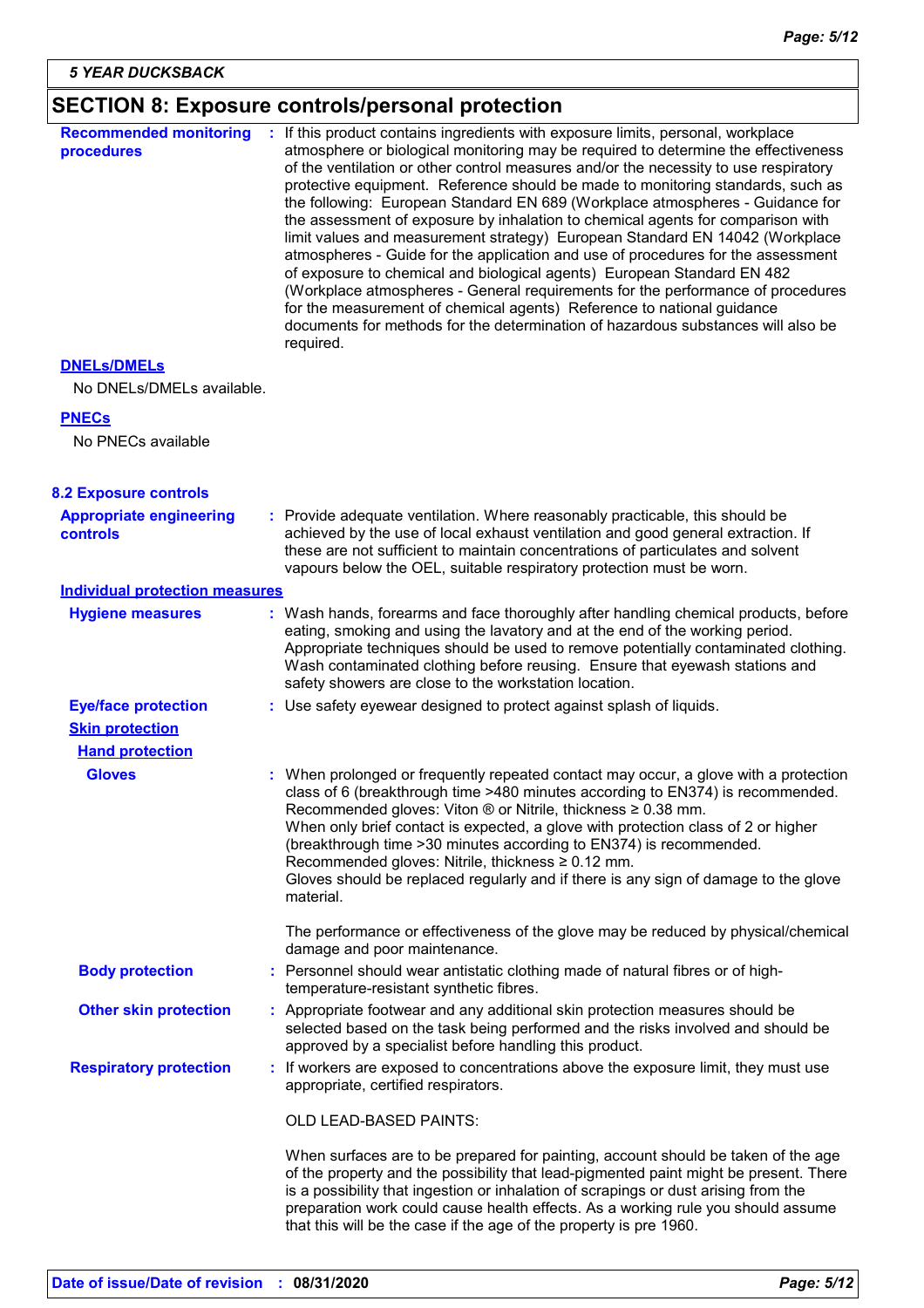#### **SECTION 8: Exposure controls/personal protection**

Where possible wet sanding or chemical stripping methods should be used with surfaces of this type to avoid the creation of dust. When dry sanding cannot be avoided, and effective local exhaust ventilation is not available, it is recommended that a dust respirator is worn, that is approved for use with lead dusts, and its type selected on the basis of the COSHH assessment, taking into account the Workplace Exposure Limit for lead in air. Furthermore, steps should be taken to ensure containment of the dusts created, and that all practicable measures are taken to clean up thoroughly all deposits of dusts in and around the affected area.

Respiratory protection in case of dust or spray mist formation. (particle filter EN143 type P2) Respiratory protection in case of vapour formation. (half mask with combination filter A2-P2 til concentrations of 0,5 Vol%.)

The current Control of Lead at Work Regulations approved code of practice should be consulted for advice on protective clothing and personal hygiene precautions. Care should also be taken to exclude visitors, members of the household and especially children from the affected area, during the actual work and the subsequent clean up operations. All scrapings, dust, etc. should be disposed of by the professional painting contractor as Hazardous Waste.

Extra precautions will also need to be taken when burning off old lead-based paints because fumes containing lead will be produced. It is recommended that a respirator, approved for use with particulate fumes of lead is selected on the basis of the COSHH assessment, taking into account the Workplace Exposure Limit for lead in air. Similar precautions to those given above about sanding should be taken with reference to protective clothing, disposal of scrapings and dusts, and exclusion of other personnel and especially children from the building during actual work and the subsequent clean up operations.

Avoid the inhalation of dust. Wear suitable face mask if dry sanding. Special precautions should be taken during surface preparation of pre-1960s paint surfaces over wood and metal as they may contain harmful lead.

OLD LEAD-BASED PAINTS:

When surfaces are to be prepared for painting, account should be taken of the age of the property and the possibility that lead-pigmented paint might be present. There is a possibility that ingestion or inhalation of scrapings or dust arising from the preparation work could cause health effects. As a working rule you should assume that this will be the case if the age of the property is pre 1960.

Where possible wet sanding or chemical stripping methods should be used with surfaces of this type to avoid the creation of dust. When dry sanding cannot be avoided, and effective local exhaust ventilation is not available, it is recommended that a dust respirator is worn, that is approved for use with lead dusts, and its type selected on the basis of the COSHH assessment, taking into account the Workplace Exposure Limit for lead in air. Furthermore, steps should be taken to ensure containment of the dusts created, and that all practicable measures are taken to clean up thoroughly all deposits of dusts in and around the affected area.

Respiratory protection in case of dust or spray mist formation. (particle filter EN143 type P2) Respiratory protection in case of vapour formation. (half mask with combination filter A2-P2 til concentrations of 0,5 Vol%.)

The current Control of Lead at Work Regulations approved code of practice should be consulted for advice on protective clothing and personal hygiene precautions. Care should also be taken to exclude visitors, members of the household and especially children from the affected area, during the actual work and the subsequent clean up operations. All scrapings, dust, etc. should be disposed of by the professional painting contractor as Hazardous Waste.

Extra precautions will also need to be taken when burning off old lead-based paints because fumes containing lead will be produced. It is recommended that a respirator, approved for use with particulate fumes of lead is selected on the basis of the COSHH assessment, taking into account the Workplace Exposure Limit for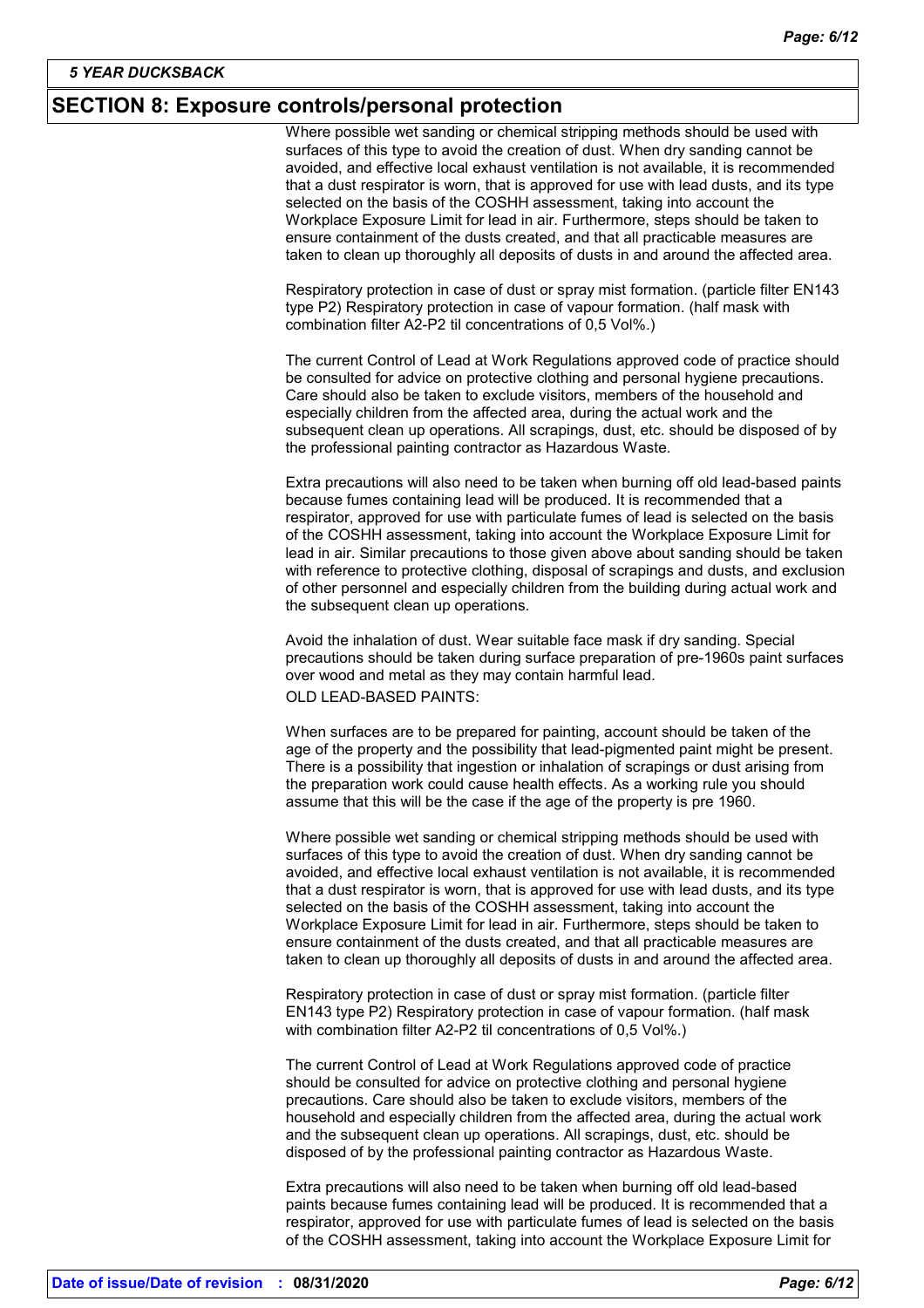#### *5 YEAR DUCKSBACK*

## **SECTION 8: Exposure controls/personal protection**

lead in air. Similar precautions to those given above about sanding should be taken with reference to protective clothing, disposal of scrapings and dusts, and exclusion of other personnel and especially children from the building during actual work and the subsequent clean up operations.

Avoid the inhalation of dust. Wear suitable face mask if dry sanding. Special precautions should be taken during surface preparation of pre-1960s paint surfaces over wood and metal as they may contain harmful lead.

| <b>Environmental exposure</b> | : Do not allow to enter drains or watercourses. |
|-------------------------------|-------------------------------------------------|
| controls                      |                                                 |

## **SECTION 9: Physical and chemical properties**

| 9.1. Information on basic physical and chemical properties        |  |                                                          |  |  |
|-------------------------------------------------------------------|--|----------------------------------------------------------|--|--|
| <b>Appearance</b>                                                 |  |                                                          |  |  |
| <b>Physical state</b>                                             |  | $:$ Liquid.                                              |  |  |
| <b>Colour</b>                                                     |  | : Various: See label.                                    |  |  |
| <b>Odour</b>                                                      |  | Not available.                                           |  |  |
| <b>Odour threshold</b>                                            |  | Not available.                                           |  |  |
| pH                                                                |  | Not available.                                           |  |  |
| <b>Melting point/freezing point</b>                               |  | : Not available.                                         |  |  |
| Initial boiling point and boiling<br>range                        |  | $: 100^{\circ}$ C                                        |  |  |
| <b>Flash point</b>                                                |  | : Not applicable.                                        |  |  |
| <b>Evaporation rate</b>                                           |  | : Not available.                                         |  |  |
| <b>Upper/lower flammability or</b><br>explosive limits            |  | : Not available.                                         |  |  |
| <b>Vapour pressure</b>                                            |  | : Not available.                                         |  |  |
| <b>Vapour density</b>                                             |  | : Not available.                                         |  |  |
| <b>Relative density</b>                                           |  | : 1.021                                                  |  |  |
| <b>Solubility(ies)</b>                                            |  | : Easily soluble in the following materials: cold water. |  |  |
| <b>Partition coefficient: n-octanol/: Not available.</b><br>water |  |                                                          |  |  |
| <b>Auto-ignition temperature</b>                                  |  | : Not available.                                         |  |  |
| <b>Decomposition temperature</b>                                  |  | : Not available.                                         |  |  |
| <b>Viscosity</b>                                                  |  | : Kinematic (room temperature): 1.86 cm <sup>2</sup> /s  |  |  |
| <b>Explosive properties</b>                                       |  | : Not available.                                         |  |  |
| <b>Oxidising properties</b>                                       |  | : Not available.                                         |  |  |
| 9.2. Other information                                            |  |                                                          |  |  |
| <b>Solubility in water</b>                                        |  | : Not available.                                         |  |  |

## **SECTION 10: Stability and reactivity**

| <b>10.1 Reactivity</b>                            | : No specific test data related to reactivity available for this product or its ingredients. |
|---------------------------------------------------|----------------------------------------------------------------------------------------------|
| <b>10.2 Chemical stability</b>                    | : Stable under recommended storage and handling conditions (see Section 7).                  |
| <b>10.3 Possibility of</b><br>hazardous reactions | : Under normal conditions of storage and use, hazardous reactions will not occur.            |
| <b>10.4 Conditions to avoid</b>                   | : When exposed to high temperatures may produce hazardous decomposition<br>products.         |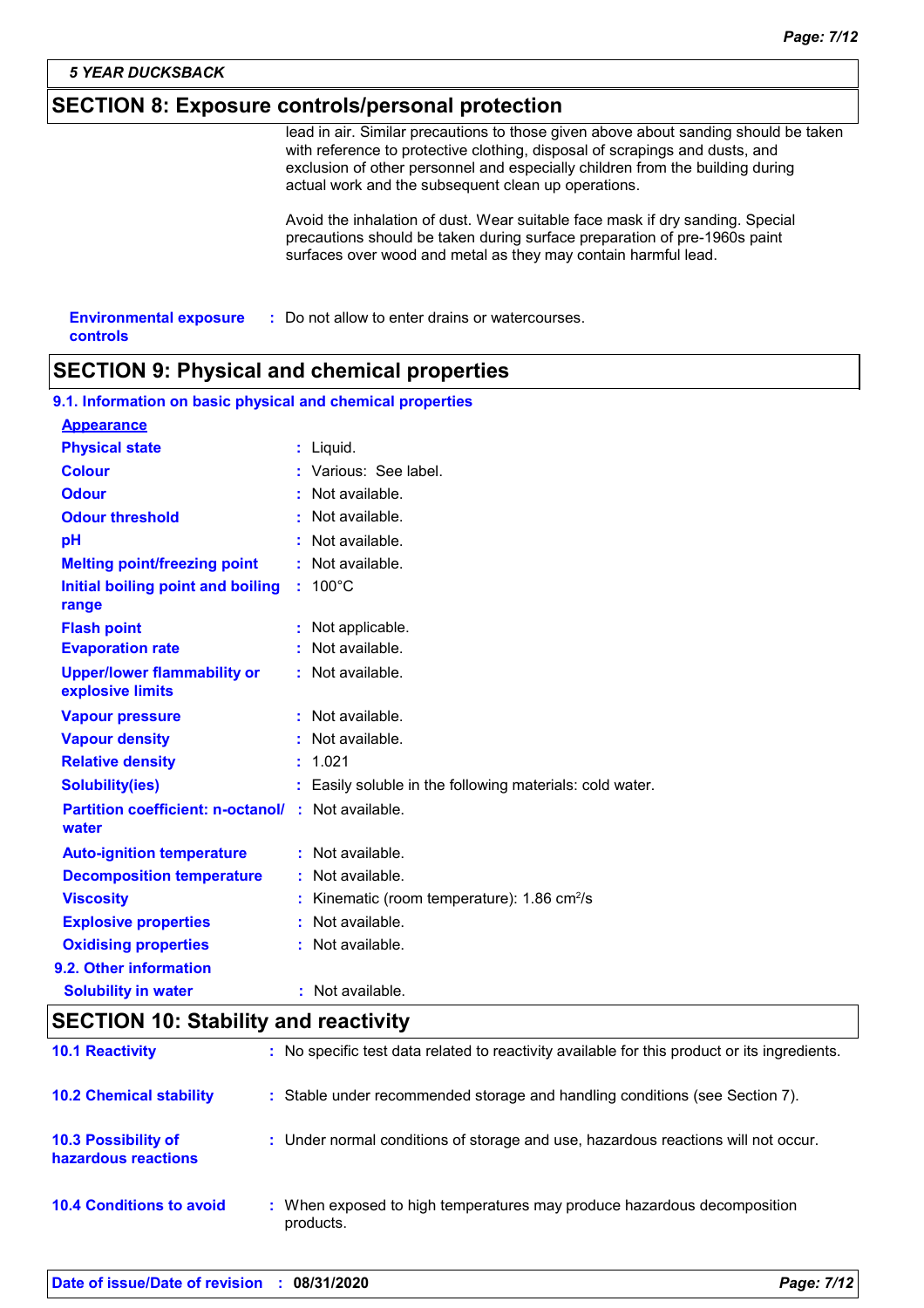## **SECTION 10: Stability and reactivity**

| <b>10.5 Incompatible materials</b>              | : Keep away from the following materials to prevent strong exothermic reactions:<br>oxidising agents, strong alkalis, strong acids. |
|-------------------------------------------------|-------------------------------------------------------------------------------------------------------------------------------------|
| <b>10.6 Hazardous</b><br>decomposition products | : Decomposition products may include the following materials: carbon monoxide,<br>carbon dioxide, smoke, oxides of nitrogen.        |

## **SECTION 11: Toxicological information**

#### **11.1 Information on toxicological effects**

There are no data available on the mixture itself. The product is not classified as hazardous according to Regulation (EC) 1272/2008 as amended.

Repeated or prolonged contact with the mixture may cause removal of natural fat from the skin, resulting in nonallergic contact dermatitis and absorption through the skin.

If splashed in the eyes, the liquid may cause irritation and reversible damage.

This takes into account, where known, delayed and immediate effects and also chronic effects of components from short-term and long-term exposure by oral, inhalation and dermal routes of exposure and eye contact.

Contains C(M)IT/MIT(3:1). May produce an allergic reaction.

#### **Acute toxicity**

**Conclusion/Summary :** Not available.

**Acute toxicity estimates**

Not available.

#### **Irritation/Corrosion**

| <b>Product/ingredient name</b>                            | <b>Result</b>          | <b>Species</b> | <b>Score</b>   | <b>Exposure</b> | <b>Observation</b> |
|-----------------------------------------------------------|------------------------|----------------|----------------|-----------------|--------------------|
| $C(M)$ IT/MIT $(3:1)$                                     | Skin - Severe irritant | Human          | $\blacksquare$ | 0.01 Percent    |                    |
| <b>Conclusion/Summary</b>                                 | : Not available.       |                |                |                 |                    |
| <b>Sensitisation</b>                                      |                        |                |                |                 |                    |
| <b>Conclusion/Summary</b>                                 | : Not available.       |                |                |                 |                    |
| <b>Mutagenicity</b>                                       |                        |                |                |                 |                    |
| <b>Conclusion/Summary</b>                                 | : Not available.       |                |                |                 |                    |
| <b>Carcinogenicity</b>                                    |                        |                |                |                 |                    |
| <b>Conclusion/Summary</b>                                 | : Not available.       |                |                |                 |                    |
| <b>Reproductive toxicity</b>                              |                        |                |                |                 |                    |
| <b>Conclusion/Summary</b>                                 | : Not available.       |                |                |                 |                    |
| <b>Teratogenicity</b>                                     |                        |                |                |                 |                    |
| <b>Conclusion/Summary</b>                                 | : Not available.       |                |                |                 |                    |
| <b>Specific target organ toxicity (single exposure)</b>   |                        |                |                |                 |                    |
| Not available.                                            |                        |                |                |                 |                    |
| <b>Specific target organ toxicity (repeated exposure)</b> |                        |                |                |                 |                    |
| Not available.                                            |                        |                |                |                 |                    |
| <b>Aspiration hazard</b>                                  |                        |                |                |                 |                    |
| Not available.                                            |                        |                |                |                 |                    |
| <b>Other information</b>                                  | : Not available.       |                |                |                 |                    |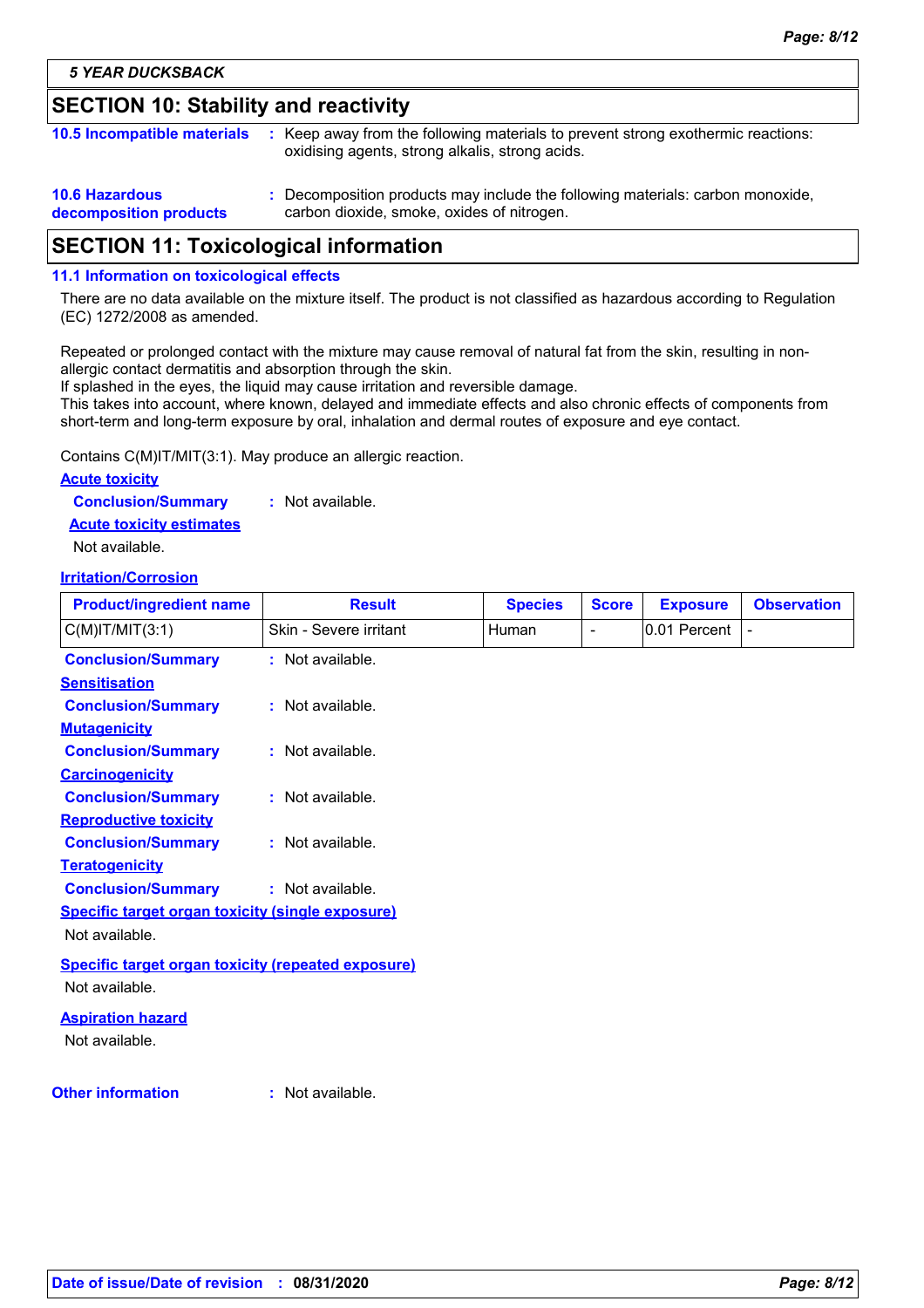## **SECTION 12: Ecological information**

#### **12.1 Toxicity**

There are no data available on the mixture itself. Do not allow to enter drains or watercourses.

The mixture has been assessed following the summation method of the CLP Regulation (EC) No 1272/2008 and is not classified as hazardous to the environment, but contains substance(s) hazardous to the environment. See section 3 for details.

**Conclusion/Summary :** Not available.

#### **12.2 Persistence and degradability**

**Conclusion/Summary :** Not available.

#### **12.3 Bioaccumulative potential**

Not available.

| <b>12.4 Mobility in soil</b> |                  |
|------------------------------|------------------|
| <b>Soil/water partition</b>  | : Not available. |
| <b>coefficient (Koc)</b>     |                  |
| <b>Mobility</b>              | : Not available. |

|             | 12.5 Results of PBT and vPvB assessment               |
|-------------|-------------------------------------------------------|
| <b>PBT</b>  | : Not applicable.                                     |
|             | P: Not available. B: Not available. T: Not available. |
| <b>vPvB</b> | : Not applicable.                                     |
|             | vP: Not available. vB: Not available.                 |
|             |                                                       |

**12.6 Other adverse effects** : No known significant effects or critical hazards.

## **SECTION 13: Disposal considerations**

The information in this section contains generic advice and guidance. The list of Identified Uses in Section 1 should be consulted for any available use-specific information provided in the Exposure Scenario(s).

#### **13.1 Waste treatment methods**

| <b>Product</b>                 |                                                                                                                                                                                                                                                                                                                                                                                                                                                                                                                                                      |
|--------------------------------|------------------------------------------------------------------------------------------------------------------------------------------------------------------------------------------------------------------------------------------------------------------------------------------------------------------------------------------------------------------------------------------------------------------------------------------------------------------------------------------------------------------------------------------------------|
| <b>Methods of disposal</b>     | : The generation of waste should be avoided or minimised wherever possible.<br>Disposal of this product, solutions and any by-products should at all times comply<br>with the requirements of environmental protection and waste disposal legislation<br>and any regional local authority requirements. Dispose of surplus and non-<br>recyclable products via a licensed waste disposal contractor. Waste should not be<br>disposed of untreated to the sewer unless fully compliant with the requirements of<br>all authorities with jurisdiction. |
| <b>Hazardous waste</b>         | : Within the present knowledge of the supplier, this product is not regarded as<br>hazardous waste, as defined by EU Directive 2008/98/EC.                                                                                                                                                                                                                                                                                                                                                                                                           |
| <b>Disposal considerations</b> | : Do not allow to enter drains or watercourses.<br>Dispose of according to all federal, state and local applicable regulations.<br>If this product is mixed with other wastes, the original waste product code may no<br>longer apply and the appropriate code should be assigned.<br>For further information, contact your local waste authority.                                                                                                                                                                                                   |
| <b>Packaging</b>               |                                                                                                                                                                                                                                                                                                                                                                                                                                                                                                                                                      |
| <b>Methods of disposal</b>     | : The generation of waste should be avoided or minimised wherever possible. Waste<br>packaging should be recycled. Incineration or landfill should only be considered<br>when recycling is not feasible.                                                                                                                                                                                                                                                                                                                                             |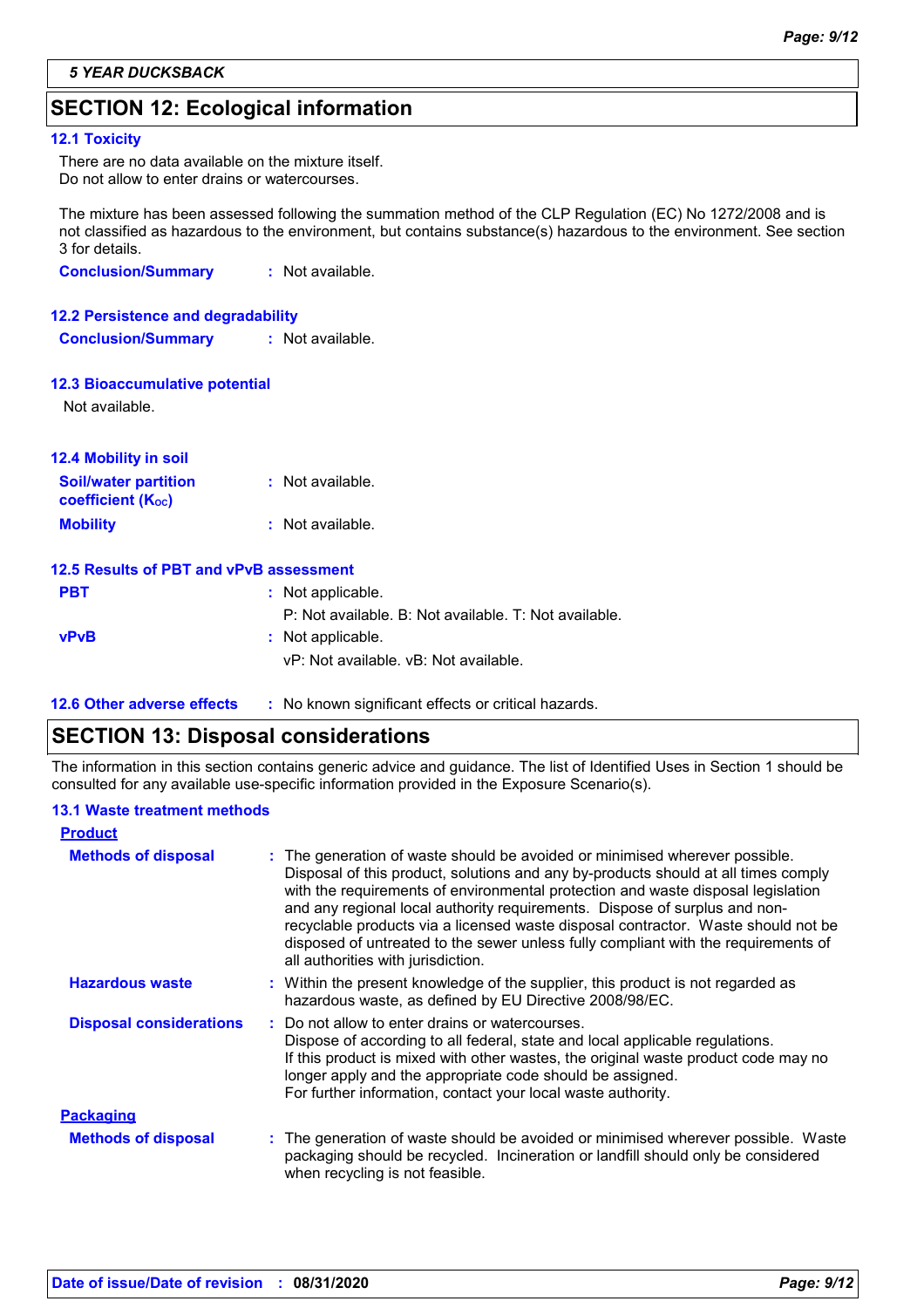*5 YEAR DUCKSBACK*

## **SECTION 13: Disposal considerations**

| <b>Disposal considerations</b> | : Using information provided in this safety data sheet, advice should be obtained from<br>the relevant waste authority on the classification of empty containers.<br>Empty containers must be scrapped or reconditioned.<br>Dispose of containers contaminated by the product in accordance with local or<br>national legal provisions. |                                                                             |  |
|--------------------------------|-----------------------------------------------------------------------------------------------------------------------------------------------------------------------------------------------------------------------------------------------------------------------------------------------------------------------------------------|-----------------------------------------------------------------------------|--|
| <b>Type of packaging</b>       |                                                                                                                                                                                                                                                                                                                                         | European waste catalogue (EWC)                                              |  |
| CEPE Paint Guidelines          | 15 01 10*                                                                                                                                                                                                                                                                                                                               | packaging containing residues of or contaminated by<br>hazardous substances |  |
| <b>Special precautions</b>     | : This material and its container must be disposed of in a safe way. Empty containers<br>or liners may retain some product residues. Avoid dispersal of spilt material and<br>runoff and contact with soil, waterways, drains and sewers.                                                                                               |                                                                             |  |

## **SECTION 14: Transport information**

## **Information pertaining to IATA and ADN is considered not relevant since the material is not packaged in the correct approved packaging required of these methods of transport.**

|                                                                                             | <b>ADR</b>                                                                                                                                                                                                             | <b>IMDG</b>     |
|---------------------------------------------------------------------------------------------|------------------------------------------------------------------------------------------------------------------------------------------------------------------------------------------------------------------------|-----------------|
| 14.1 UN number                                                                              | Not regulated.                                                                                                                                                                                                         | Not regulated.  |
| 14.2 UN proper<br>shipping name                                                             | Not applicable.                                                                                                                                                                                                        | Not applicable. |
| <b>14.3 Transport</b><br>hazard class(es)<br><b>Class</b>                                   | Not applicable.                                                                                                                                                                                                        | Not applicable. |
| <b>Subsidiary class</b>                                                                     |                                                                                                                                                                                                                        |                 |
| <b>14.4 Packing group</b>                                                                   | Not applicable.                                                                                                                                                                                                        | Not applicable. |
| 14.5<br><b>Environmental</b><br><b>hazards</b>                                              |                                                                                                                                                                                                                        |                 |
| <b>Marine pollutant</b>                                                                     | No.                                                                                                                                                                                                                    | No.             |
| <b>Marine pollutant</b><br>substances                                                       |                                                                                                                                                                                                                        | Not available.  |
| <b>14.6 Special</b><br>precautions for<br>user                                              | Transport within user's premises: always<br>transport in closed containers that are upright<br>and secure. Ensure that persons transporting<br>the product know what to do in the event of an<br>accident or spillage. |                 |
| <b>HI/Kemler number</b>                                                                     | Not available.                                                                                                                                                                                                         |                 |
| <b>Emergency</b><br>schedules (EmS)                                                         |                                                                                                                                                                                                                        | Not applicable. |
| <b>14.7 Transport in bulk</b><br>according to Annex II of<br><b>MARPOL and the IBC Code</b> | : Not applicable.                                                                                                                                                                                                      |                 |
| <b>Additional</b><br><b>information</b>                                                     |                                                                                                                                                                                                                        |                 |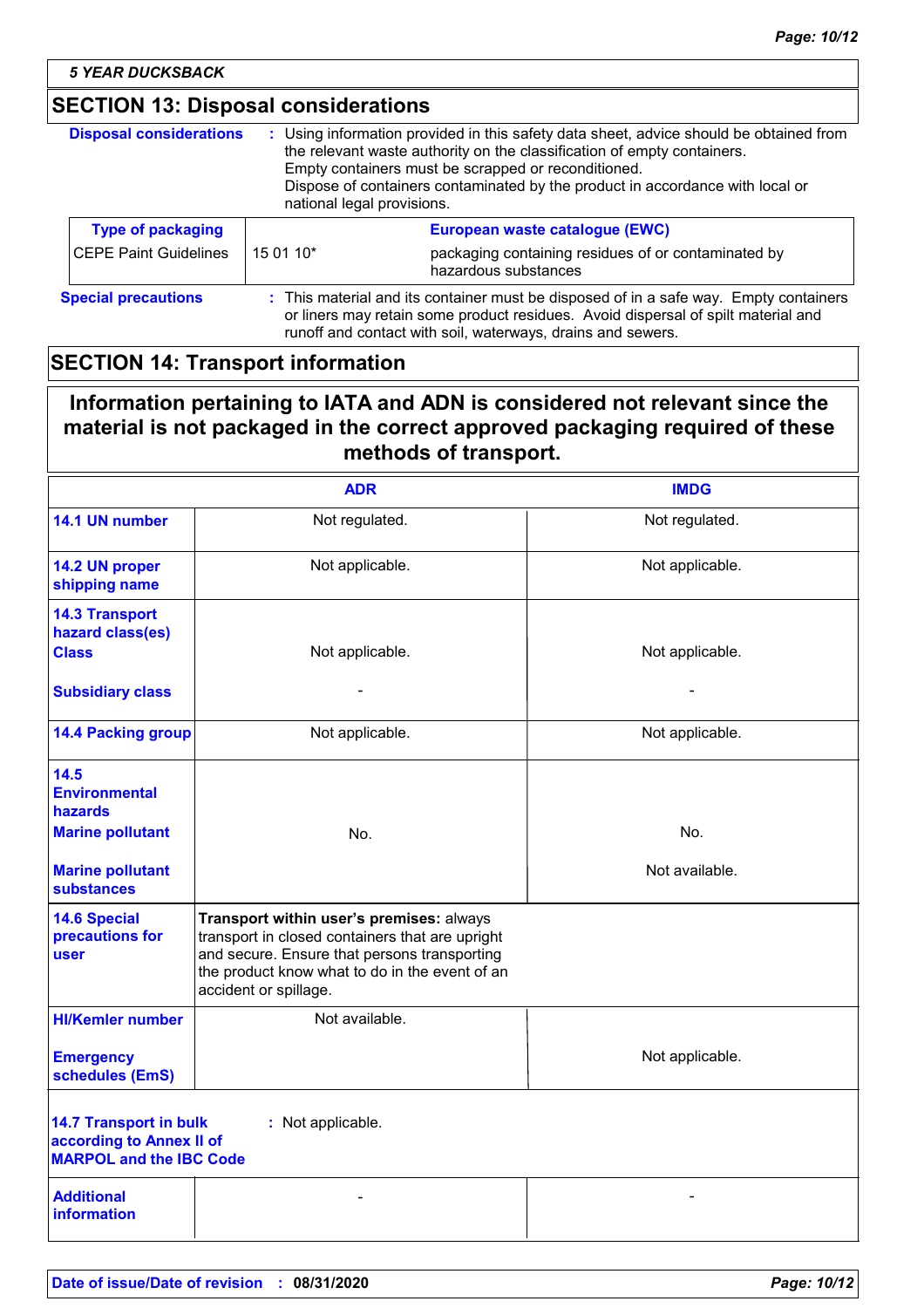## **SECTION 15: Regulatory information**

| 15.1 Safety, health and environmental regulations/legislation specific for the substance or mixture                                                                        |
|----------------------------------------------------------------------------------------------------------------------------------------------------------------------------|
| EU Regulation (EC) No. 1907/2006 (REACH)                                                                                                                                   |
| <b>Annex XIV - List of substances subject to authorisation</b>                                                                                                             |
| <b>Annex XIV</b>                                                                                                                                                           |
| None of the components are listed, or the component present is below its threshold.                                                                                        |
| <b>Substances of very high concern</b>                                                                                                                                     |
| None of the components are listed, or the component present is below its threshold.                                                                                        |
| <b>Annex XVII - Restrictions : Not applicable.</b><br>on the manufacture,<br>placing on the market<br>and use of certain<br>dangerous substances,<br>mixtures and articles |
| <b>Other EU regulations</b>                                                                                                                                                |
| <b>VOC for Ready-for-Use</b><br>: Not applicable.<br><b>Mixture</b>                                                                                                        |
| Ozone depleting substances (1005/2009/EU)                                                                                                                                  |
| Not listed.                                                                                                                                                                |
| Prior Informed Consent (PIC) (649/2012/EU)                                                                                                                                 |
| Not listed.                                                                                                                                                                |
| <b>Seveso Directive</b>                                                                                                                                                    |
| This product is not controlled under the Seveso Directive.                                                                                                                 |
| <b>International requlations</b>                                                                                                                                           |
| <b>Chemical Weapon Convention List Schedules I, II &amp; III Chemicals</b>                                                                                                 |
| Not listed.                                                                                                                                                                |
|                                                                                                                                                                            |
| <b>Montreal Protocol (Annexes A, B, C, E)</b><br>Not listed.                                                                                                               |
|                                                                                                                                                                            |
| <b>Stockholm Convention on Persistent Organic Pollutants</b>                                                                                                               |
| Not listed.                                                                                                                                                                |
| <b>Rotterdam Convention on Prior Informed Consent (PIC)</b>                                                                                                                |
| Not listed.                                                                                                                                                                |
| <b>UNECE Aarhus Protocol on POPs and Heavy Metals</b>                                                                                                                      |
| Not listed.                                                                                                                                                                |
|                                                                                                                                                                            |
| : No Chemical Safety Assessment has been carried out.<br><b>15.2 Chemical safety</b><br>assessment                                                                         |
| <b>SECTION 16: Other information</b>                                                                                                                                       |
| <b>CEPE code</b><br>: 8                                                                                                                                                    |
| $\nabla$ Indicates information that has changed from previously issued version.                                                                                            |
| <b>Abbreviations and acronyms : ATE = Acute Toxicity Estimate</b>                                                                                                          |
| CLP = Classification, Labelling and Packaging Regulation [Regulation (EC) No.<br>1272/2008]                                                                                |

DMEL = Derived Minimal Effect Level DNEL = Derived No Effect Level

**Procedure used to derive the classification according to Regulation (EC) No. 1272/2008 [CLP/GHS]**

EUH statement = CLP-specific Hazard statement PBT = Persistent, Bioaccumulative and Toxic PNEC = Predicted No Effect Concentration RRN = REACH Registration Number

vPvB = Very Persistent and Very Bioaccumulative